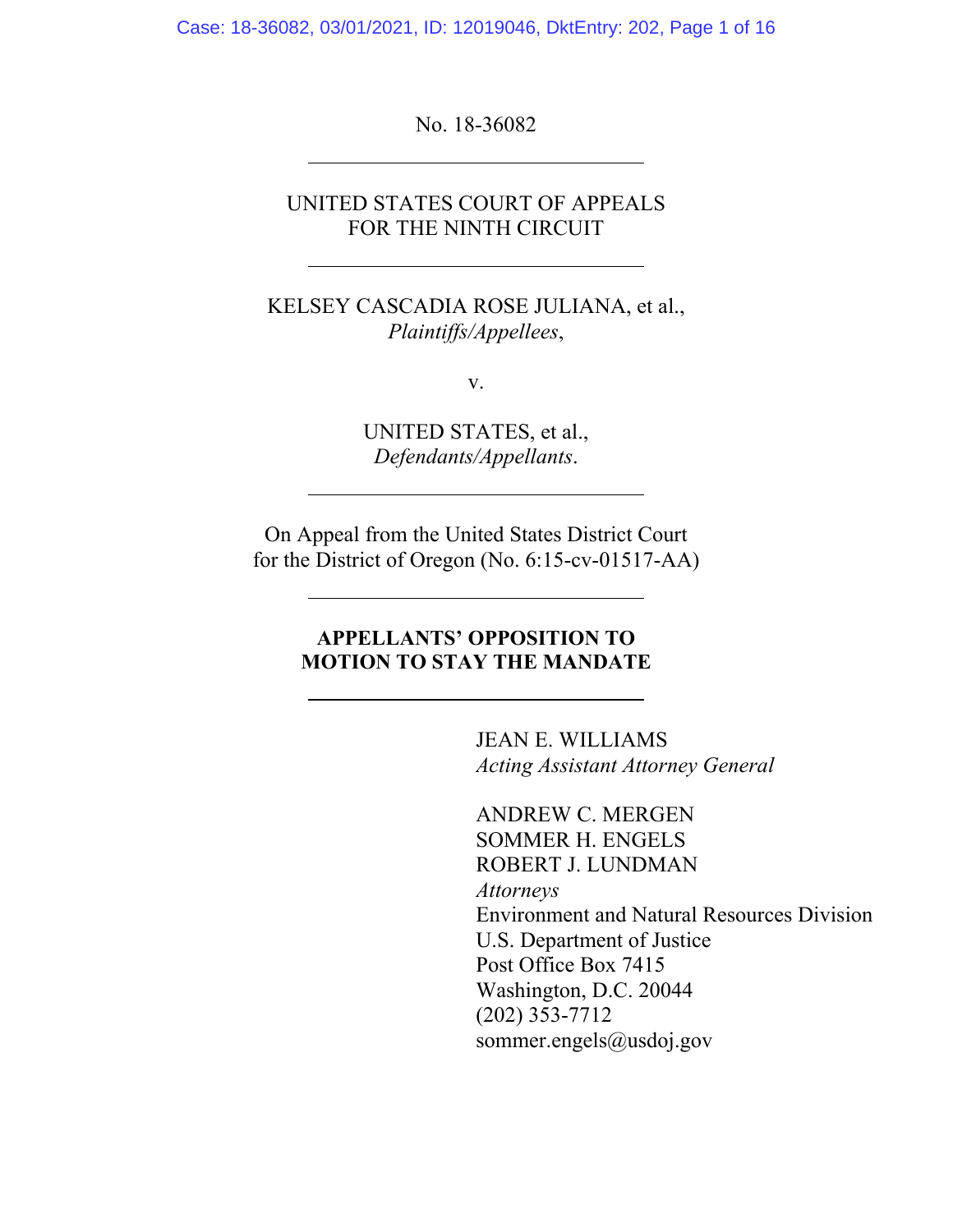# **TABLE OF CONTENTS**

| I.  |                |                                                               |  |  |  |  |
|-----|----------------|---------------------------------------------------------------|--|--|--|--|
| II. |                |                                                               |  |  |  |  |
|     | A <sub>1</sub> |                                                               |  |  |  |  |
|     | B.             | Even if the Court were to grant certiorari, it is unlikely to |  |  |  |  |
|     |                |                                                               |  |  |  |  |
|     |                | <b>CERTIFICATE OF COMPLIANCE</b>                              |  |  |  |  |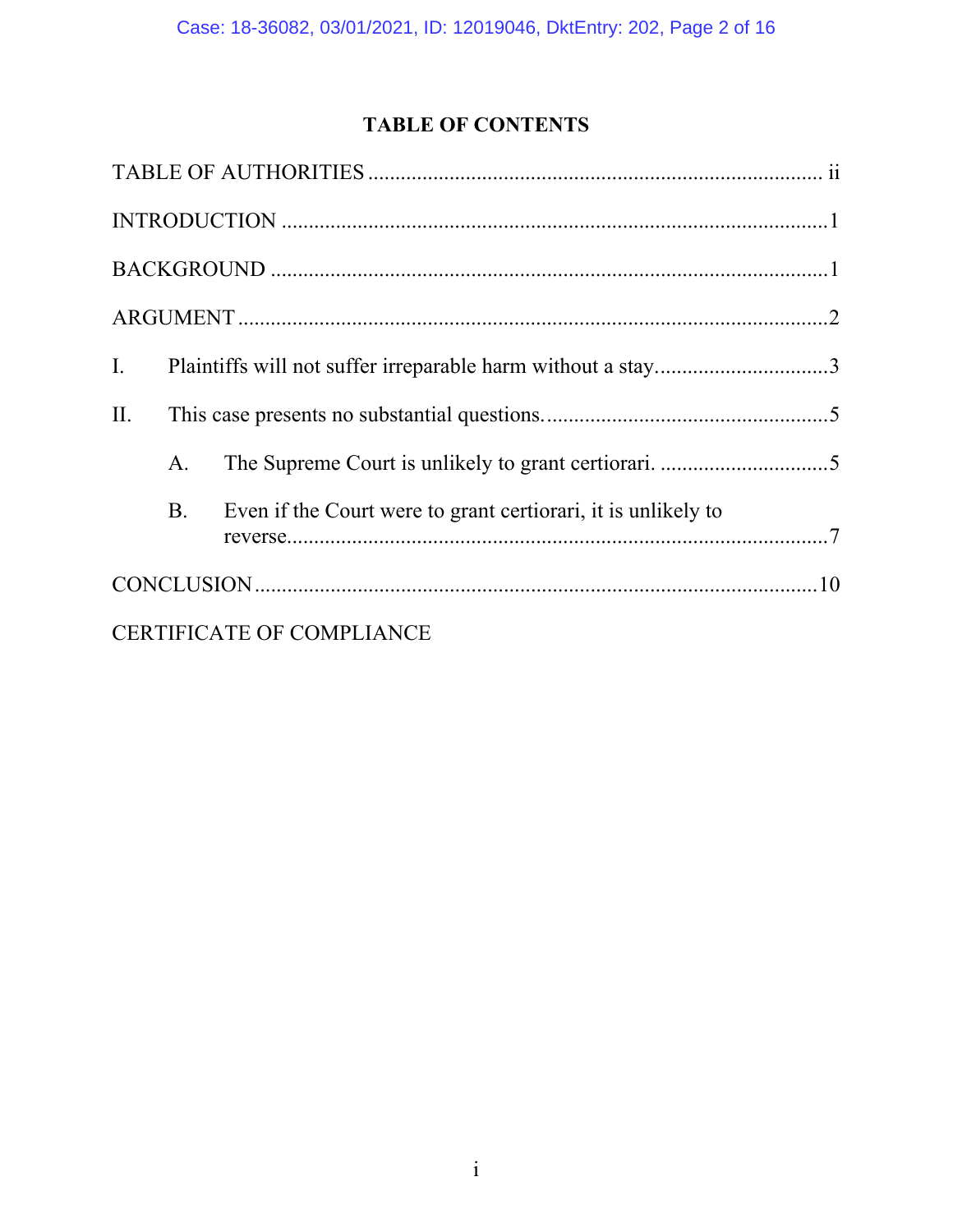## **TABLE OF AUTHORITIES**

## **Cases**

| Aetna Cas. & Sur. Co. v. Flowers,           |
|---------------------------------------------|
| Alec L. ex rel. Loorz v. McCarthy,          |
| Animal Legal Defense Fund v. United States, |
| Clean Air Council v. United States,         |
| Coal. for Econ. Equity v. Wilson,           |
| Dayton Bd. of Educ. v. Brinkman,            |
| Golden v. Zwickler,                         |
| Gorman v. Wolpoff & Abramson, LLP,          |
| Maryland v. King,                           |
| Rucho v. Common Cause,<br>.10               |
| Trump v. Hawaii,                            |
| United States v. Warner,                    |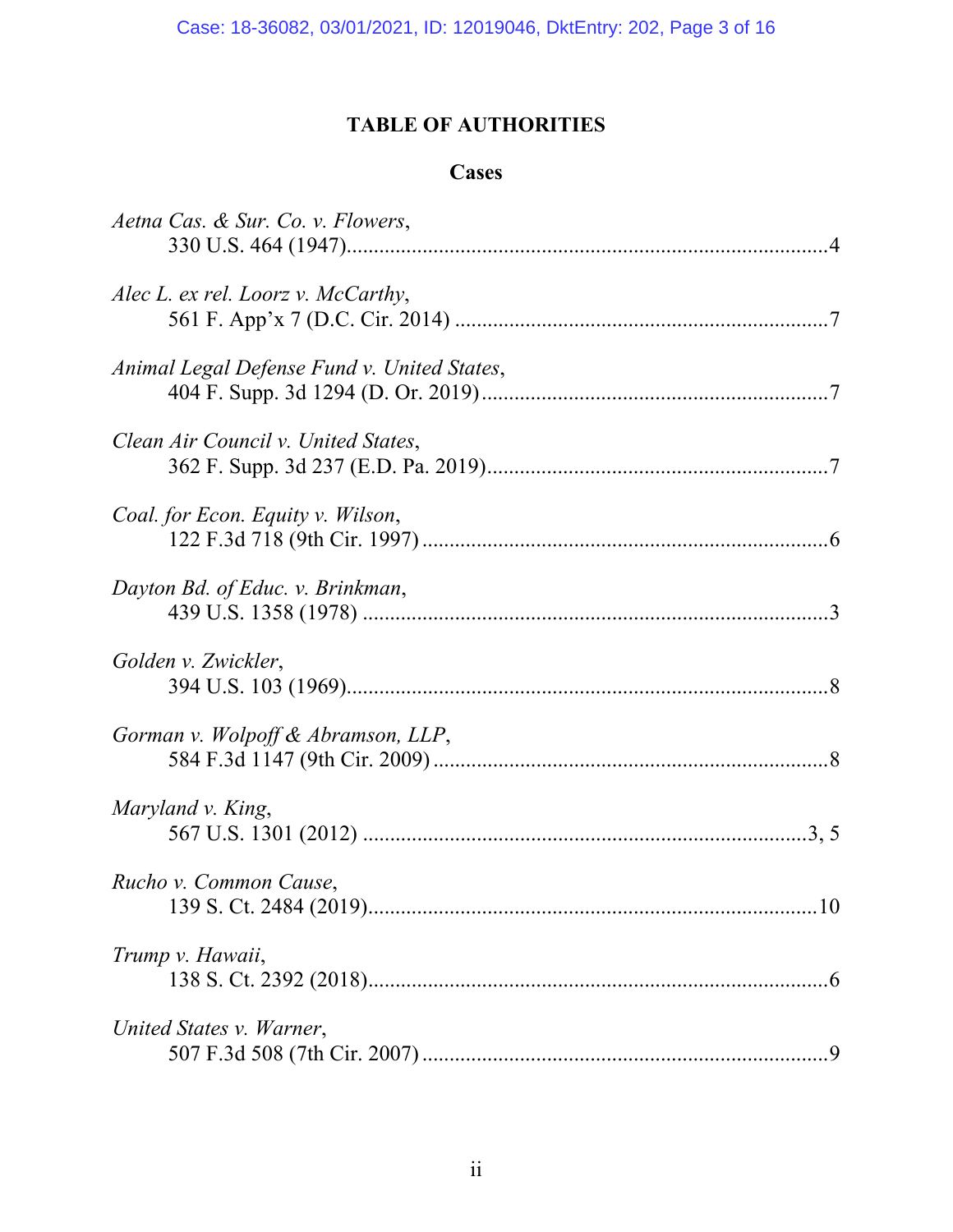# **Rule**

|--|--|--|

# **Other Authority**

|--|--|--|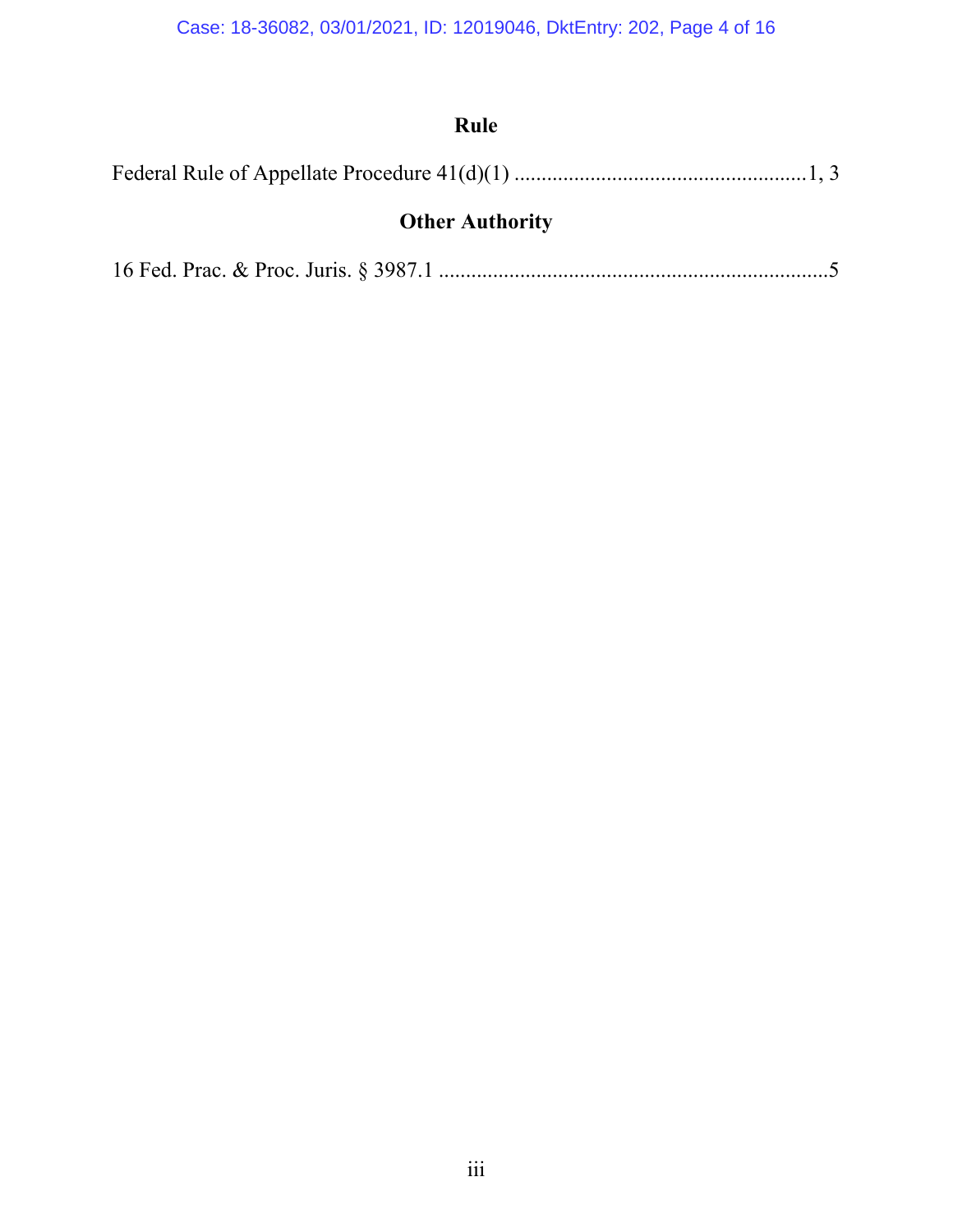#### **INTRODUCTION**

 Plaintiffs' motion to stay issuance of the mandate while they petition for certiorari should be denied because it does not satisfy the requirements of Federal Rule of Appellate Procedure 41(d)(1).

The Court's mandate does not alter the status quo, so its issuance will not harm Plaintiffs. Even without a stay of the mandate—and in the exceedingly unlikely event that Supreme Court reverses this Court—then this Court could remand the matter to the district court for further proceedings consistent with any Supreme Court opinion. Plaintiffs fail to show any potential harm and do not carry their burden to show that they are entitled to relief.

Further, in dismissing Plaintiffs' case for lack of standing, this Court applied settled Circuit and Supreme Court precedent in accord with the decisions of sister circuits. Thus, Plaintiffs' petition for certiorari will present no substantial questions meriting Supreme Court review and the Court is unlikely to grant the petition, much less reverse this Court's judgment.

Therefore, Plaintiffs' motion should be denied and mandate should issue.

#### **BACKGROUND**

In 2015, Plaintiffs sued numerous Executive Branch defendants for allegedly violating Plaintiffs' rights under the Constitution and a purported federal public trust doctrine. Among other requests, they asked the district court to order the defendants

1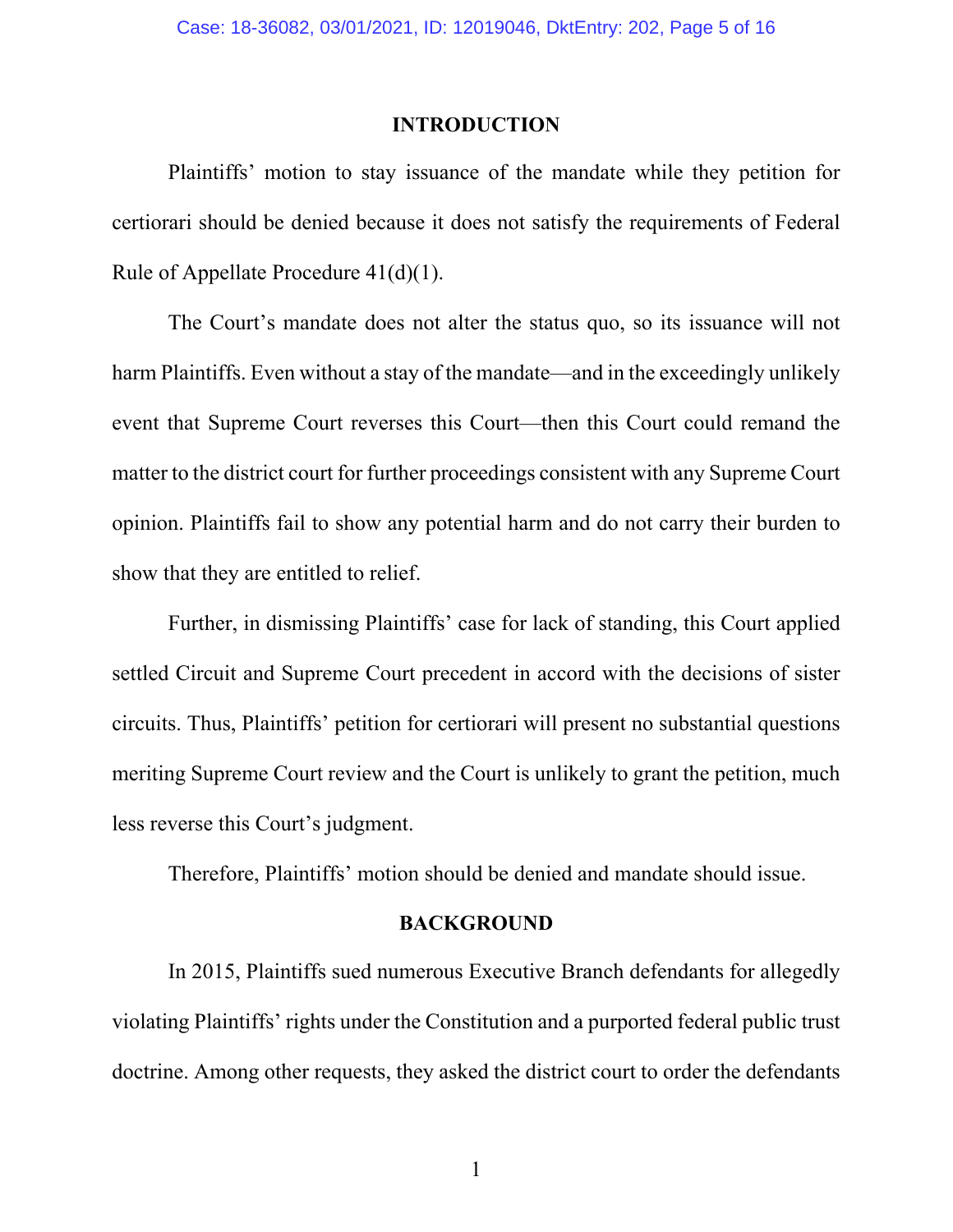to "prepare and implement an enforceable national remedial plan to phase out fossil fuel emissions and draw down excess atmospheric  $CO_2$ ." 3 E.R. 614,  $\P$  7.

 The district court denied the government's motion to dismiss and later largely denied its motion for summary judgment. 1 E.R. 1-116. It eventually certified the case for interlocutory appeal, and this Court granted the government's petition for permission to appeal. 2 E.R. 117-23. In briefing and at oral argument, Plaintiffs made clear that they seek an order requiring the Executive Branch to prepare a remedial plan to reverse climate change, with ongoing judicial oversight of the government's implementation of and compliance with the plan.

In January 2020, this Court held that Plaintiffs had plausibly alleged the first two prongs of standing but that no Article III court had authority to order the relief that they requested. Opinion at  $18-29$ <sup>1</sup> It remanded the case to the district court with instructions to dismiss for lack of Article III standing. *Id.* at 32. Plaintiffs petitioned for rehearing en banc and the Court denied their petition on February 10, 2021. DktEntry 200. Now, Plaintiffs have moved for a stay of the mandate while they petition for certiorari.

#### **ARGUMENT**

A motion to stay the mandate pending a petition for certiorari "must show that the petition would present a substantial question and that there is good cause for a

 $\overline{a}$ 

<sup>&</sup>lt;sup>1</sup> One judge would have held that Plaintiffs had standing. *Id.* at 32-64.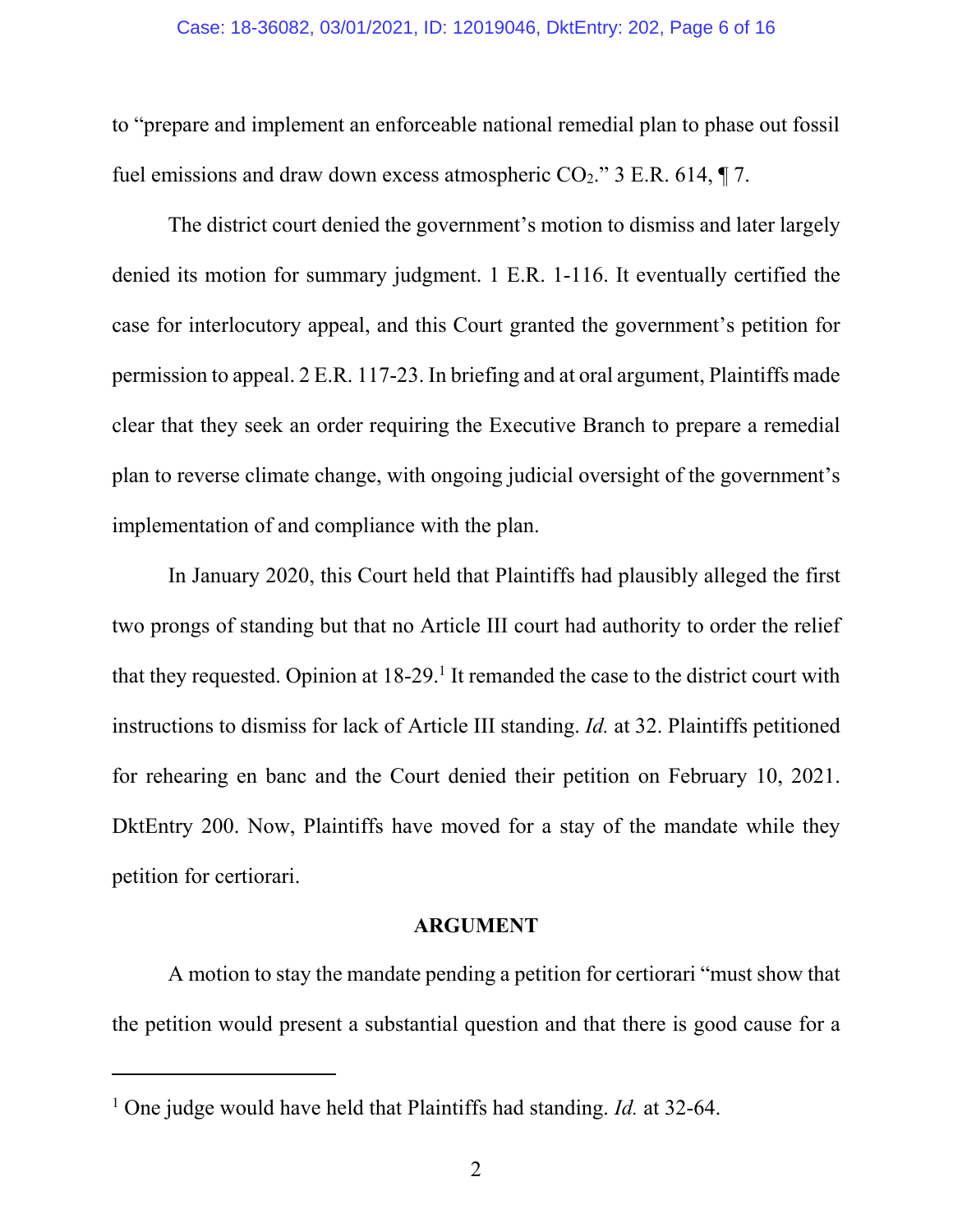stay." Fed. R. App. P. 41(d)(1). The movant thus bears the burden to "demonstrate (1) a reasonable probability that th $[e]$  Court will grant certiorari, (2) a fair prospect that the Court will then reverse the decision below, and (3) a likelihood that irreparable harm [will] result from the denial of a stay." *Maryland v. King*, 567 U.S. 1301, 1302 (2012) (Roberts, C.J., in chambers) (internal quotation marks omitted). Plaintiffs' motion should be denied because it satisfies no part of that test.

## **I. Plaintiffs will not suffer irreparable harm without a stay.**

Because issuance of this Court's mandate will not alter the status quo and does not require compliance with any order, Plaintiffs cannot show that a stay is necessary to prevent irreparable harm. *See Dayton Bd. of Educ. v. Brinkman*, 439 U.S. 1358, 1359 (1978) (Rehnquist, C.J., in chambers) (explaining that "maintenance of the status quo is an important consideration in granting a stay"). Plaintiffs' assertions that they will be irreparably harmed because their case will be dismissed and they will lose the "assistance of the court-sponsored programs of the Ninth Circuit and the district court," Motion at 19, miss the mark.

Dismissal of Plaintiffs' case is not an irreparable harm because this Court could reverse that dismissal if the Supreme Court were to grant Plaintiffs' petition for certiorari and they were to prevail. Keeping Plaintiffs' case on the docket provides them with no tangible benefit, and dismissing the case creates no tangible harm.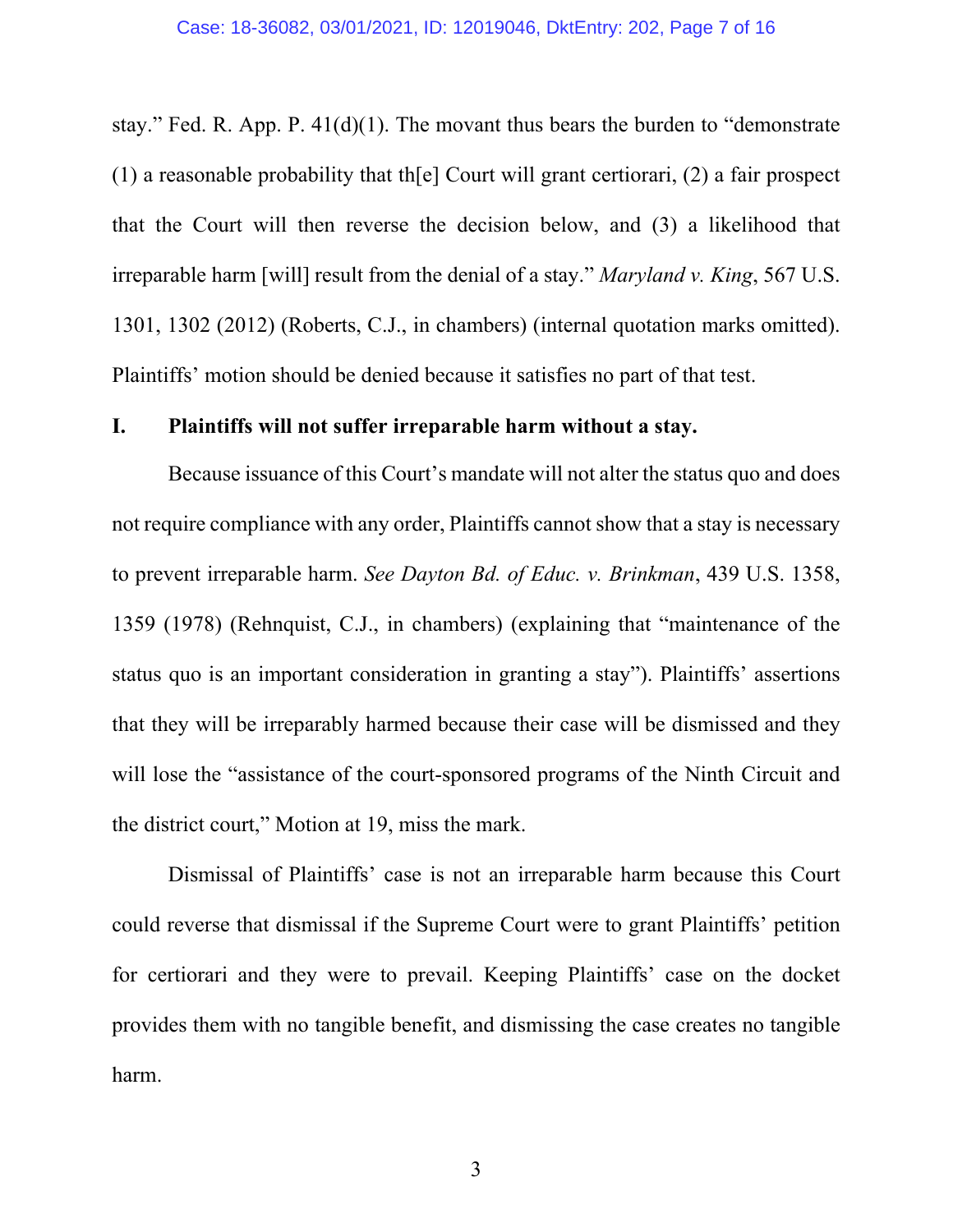#### Case: 18-36082, 03/01/2021, ID: 12019046, DktEntry: 202, Page 8 of 16

Dismissal of the case at this juncture would not prevent Plaintiffs from obtaining relief if the Supreme Court grants certiorari and eventually rules in their favor. Dismissal will not affect the Supreme Court's jurisdiction, *Aetna Cas. & Sur. Co. v. Flowers*, 330 U.S. 464, 467 (1947), and if the Court agrees with Plaintiffs, it will reverse and remand for further proceedings. In other words, Plaintiffs' case would be reinstated. Thus, any harms that Plaintiffs might suffer from dismissal are not irreparable.

Further, if Plaintiffs were correct that an order from this Court directing that a case be dismissed or otherwise ended is an irreparable harm in itself, then the majority of plaintiffs seeking Supreme Court review would automatically be able to show irreparable harm. That cannot be. After all, a "motion to stay . . . the mandate will not be routinely granted." Circuit Advisory Committee Note to Ninth Circuit Rule 41-1, *accord* Wright & Miller, 16 Fed. Prac. & Proc. Juris. § 3987.1 (5th ed.) ("[T]he grant of a motion to stay the mandate in these circumstances is far from a foregone conclusion.").

Finally, losing the benefit of court-sponsored mediation services is not an irreparable harm. Cases are often settled without the benefit of court mediators, and there is simply no reason to grant Plaintiffs' motion only to preserve their access to convenient services that they might someday want to use. If Plaintiffs were right, then any party petitioning for certiorari could cite the existence of this Court's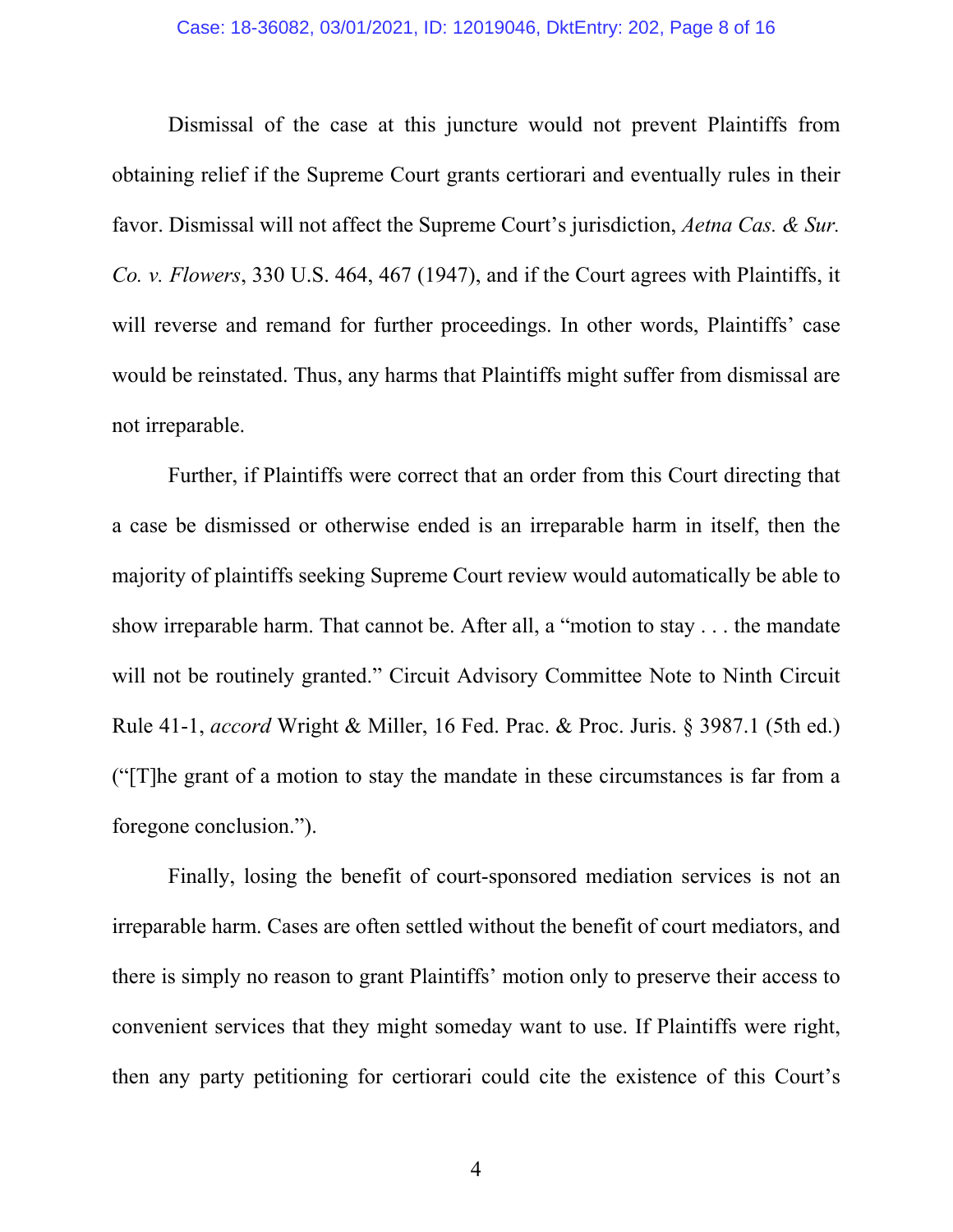#### Case: 18-36082, 03/01/2021, ID: 12019046, DktEntry: 202, Page 9 of 16

mediation services as a basis for staying the mandate, which again would provide a routine basis for a stay, contrary to this Court's instruction. Further, issuance of the mandate is no impediment to settlement. As long as a case is pending—even if it is pending in the Supreme Court—it can be settled.

Because Plaintiffs have not carried their burden to show that a stay of the mandate is necessary to prevent irreparable harm, their motion should be denied.

## **II. This case presents no substantial questions.**

Plaintiffs' petition for certiorari will present neither a question likely to merit certiorari nor a question likely to garner five votes in favor of reversal. Their motion fails for these reasons too. *See King*, 567 U.S. at 1302.

## **A. The Supreme Court is unlikely to grant certiorari.**

Supreme Court Rule 10(a) sets forth the considerations governing review of a decision of a U.S. Court of Appeals. It specifies that a "petition for a writ of certiorari will be granted only for compelling reasons," including to resolve a conflict on a matter of law between federal courts of appeals, or to correct a decision that "has so far departed from the accepted and usual course of judicial proceedings . . . as to call for an exercise of [the] Court's supervisory power." Supr. Ct. R. 10(a). Plaintiffs can identify no compelling reason for the Supreme Court to review this Court's decision, so their motion should be denied. *Coal. for Econ. Equity v. Wilson*, 122 F.3d 718,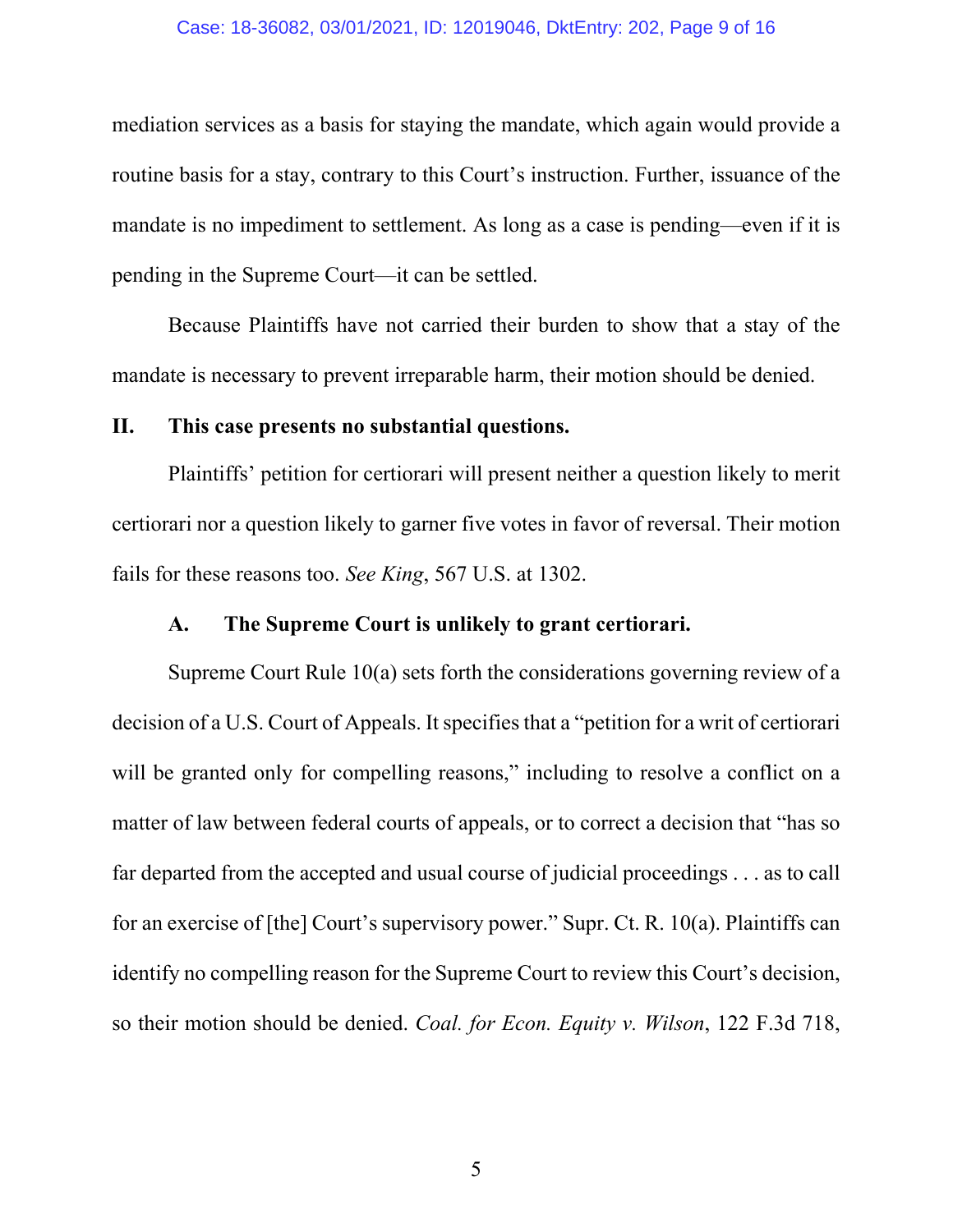719 (9th Cir. 1997) (denying motion to stay the mandate where movants could not satisfy the "criteria employed by the Supreme Court in granting certiorari").

This Court's narrow holding that Plaintiffs have not satisfied the redressability requirement of Article III standing created no circuit splits and was in full accord with Supreme Court precedent. The Court simply recognized that the remedial relief that Plaintiffs seek—a "comprehensive scheme to decrease fossil fuel emissions and combat climate change"—is "beyond the power of an Article III court to order, design, supervise, or implement." Opinion at 25. The Court correctly explained that federal courts "cannot substitute [their] own assessment for the Executive's [or Legislature's] predictive judgments on such matters, all of which 'are delicate, complex, and involve large elements of prophecy.' " *Id.* at 26, quoting *Trump v. Hawaii*, 138 S. Ct. 2392, 2421 (2018).

To be sure, Plaintiffs' case touches on an exceptionally important public policy issue. *See* Motion at 14. Indeed, on January 27, 2021, President Biden declared a national policy "that climate considerations shall be an essential element of United States foreign policy and national security." Exec. Order No. 14,008. Still, this case implicates no *legal* issue meriting further review. The Court properly recognized that the "central issue" before it was an ordinary legal question—whether "an Article III court can provide the plaintiffs" with an "order requiring the government to develop a plan to 'phase out fossil fuel emissions and draw down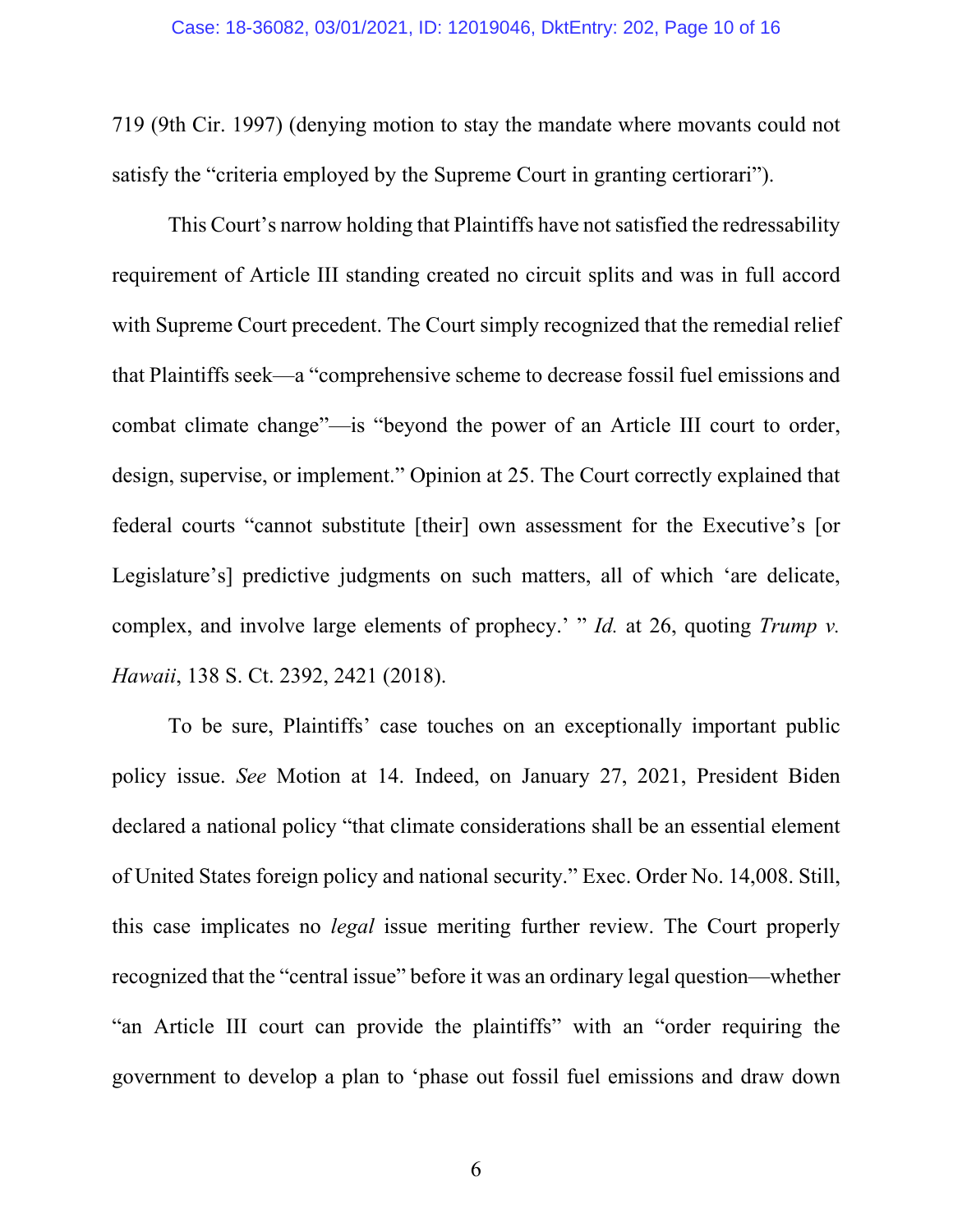excess atmospheric CO2.' " Opinion at 11. The Court's decision will not, as Plaintiffs assert, "debilitate Article III courts in deciding constitutional cases," Motion at 7; instead, it merely reaffirms the longstanding principle that plaintiffs seeking to vindicate constitutional claims (or any claims in an Article III court, for that matter) must first establish that their harms can be redressed by that court. The Court's ruling bars only this case and others seeking sweeping relief that no federal court can provide.<sup>2</sup>

## **B. Even if the Court were to grant certiorari, it is unlikely to reverse.**

Plaintiffs contend that the Court made four "significant errors of law" that merit reversal, Motion at 7, but the Court did not.

*First*, the Court did not "err<sup>[]</sup> in finding declaratory relief insufficient for standing." *Id.* at 8. Instead, it correctly held that declaratory relief would not redress the specific injuries that it had held cognizable. Opinion at 22. The Court explained that a "declaration, although undoubtedly likely to benefit the plaintiffs

 $\overline{a}$ 

<sup>&</sup>lt;sup>2</sup> Plaintiffs' suit is one of several attempting to hold the federal government responsible for climate change. The other suits were properly dismissed for lack of standing. *See, e.g.*, *Clean Air Council v. United States*, 362 F. Supp. 3d 237, 250 (E.D. Pa. 2019) (holding that plaintiffs satisfied no prong of the standing analysis); *Animal Legal Defense Fund v. United States*, 404 F. Supp. 3d 1294, 1300 (D. Or. 2019) (holding that plaintiffs failed to identify a cognizable injury and failed to state a claim), *appeal docketed*, No. 19-35708 (9th Cir. Aug. 21, 2019); *see also Alec L. ex rel. Loorz v. McCarthy*, 561 F. App'x 7 (D.C. Cir. 2014) (affirming dismissal for lack of federal question jurisdiction).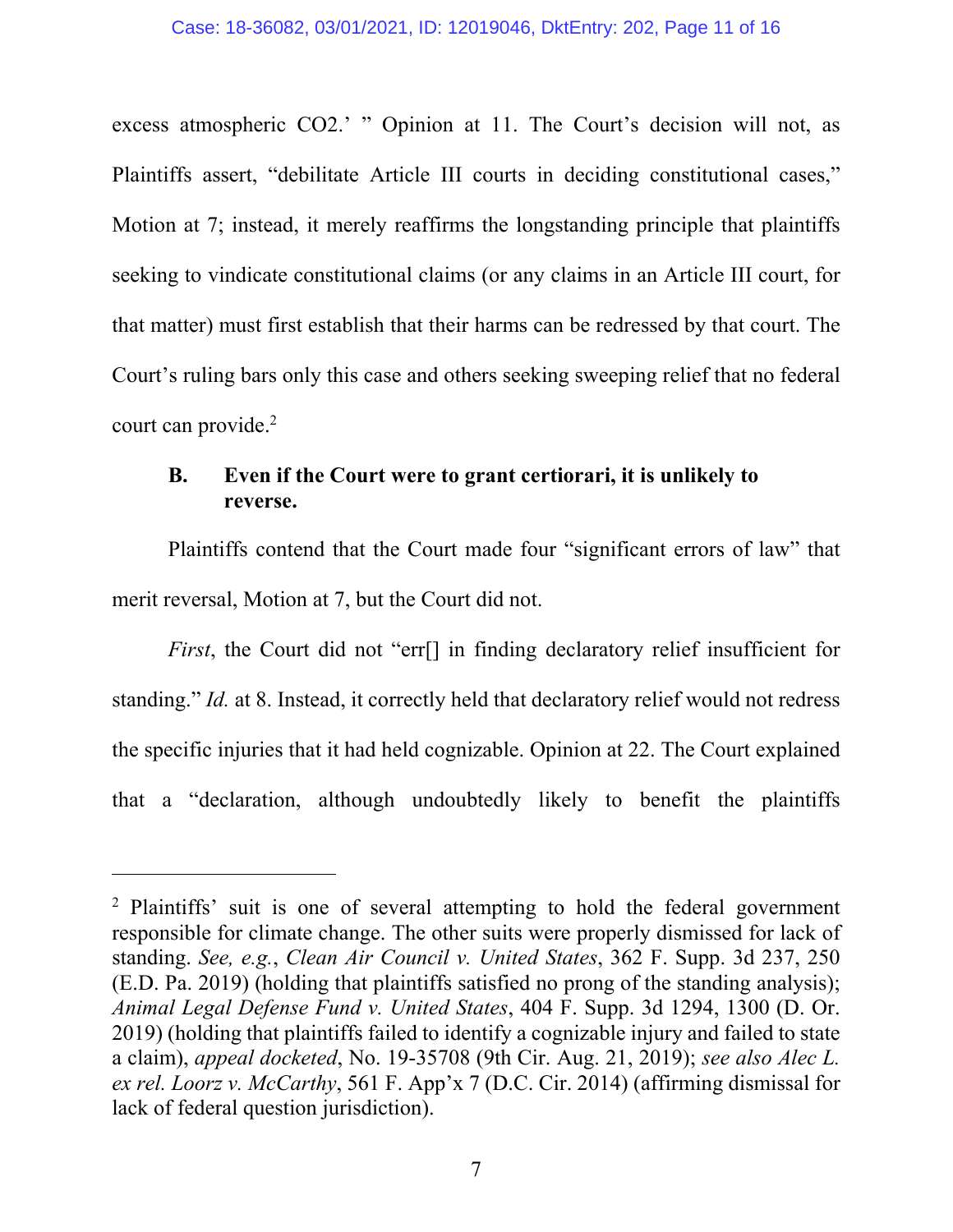#### Case: 18-36082, 03/01/2021, ID: 12019046, DktEntry: 202, Page 12 of 16

psychologically, is unlikely by itself to remediate their alleged injuries absent further court action." *Id.* Plaintiffs assert that a declaratory judgment would "resolve the controversy of whether the government's decades-long, and ongoing conduct" amounts to "a constitutional violation." Motion at 8. But "resolv[ing] the controversy" solely by answering the legal question is just another way of saying that Plaintiffs seek an advisory opinion. *See Golden v. Zwickler*, 394 U.S. 103, 108 (1969). The Court properly refused to issue such an opinion.

In any event, Plaintiffs have forfeited their argument that the Court should have considered declaratory relief an adequate stand-alone remedy. Before the panel, Plaintiffs consistently argued that that declaratory relief would be only a "partial" remedy, Answering Brief at 24 n.15, and that a "wholesale structural remedy," *id.* at 27, would be necessary to redress their injuries. *See* Oral Argument 39:00-40:00; *see also* Answering Brief at 26 & n.17. They changed their tack in their petition for en banc review, arguing there for the first time that declaratory relief would in fact be sufficient. Just as Plaintiffs' new argument did not belong in their petition for en banc review, *see Gorman v. Wolpoff & Abramson, LLP*, 584 F.3d 1147, 1173 n.35 (9th Cir. 2009), it does not belong in any forthcoming petition for certiorari and is not a ground for reversal, *see United States v. Warner*, 507 F.3d 508, 511 (7th Cir. 2007) (Wood, J., in chambers) (explaining that Court is unlikely to grant certiorari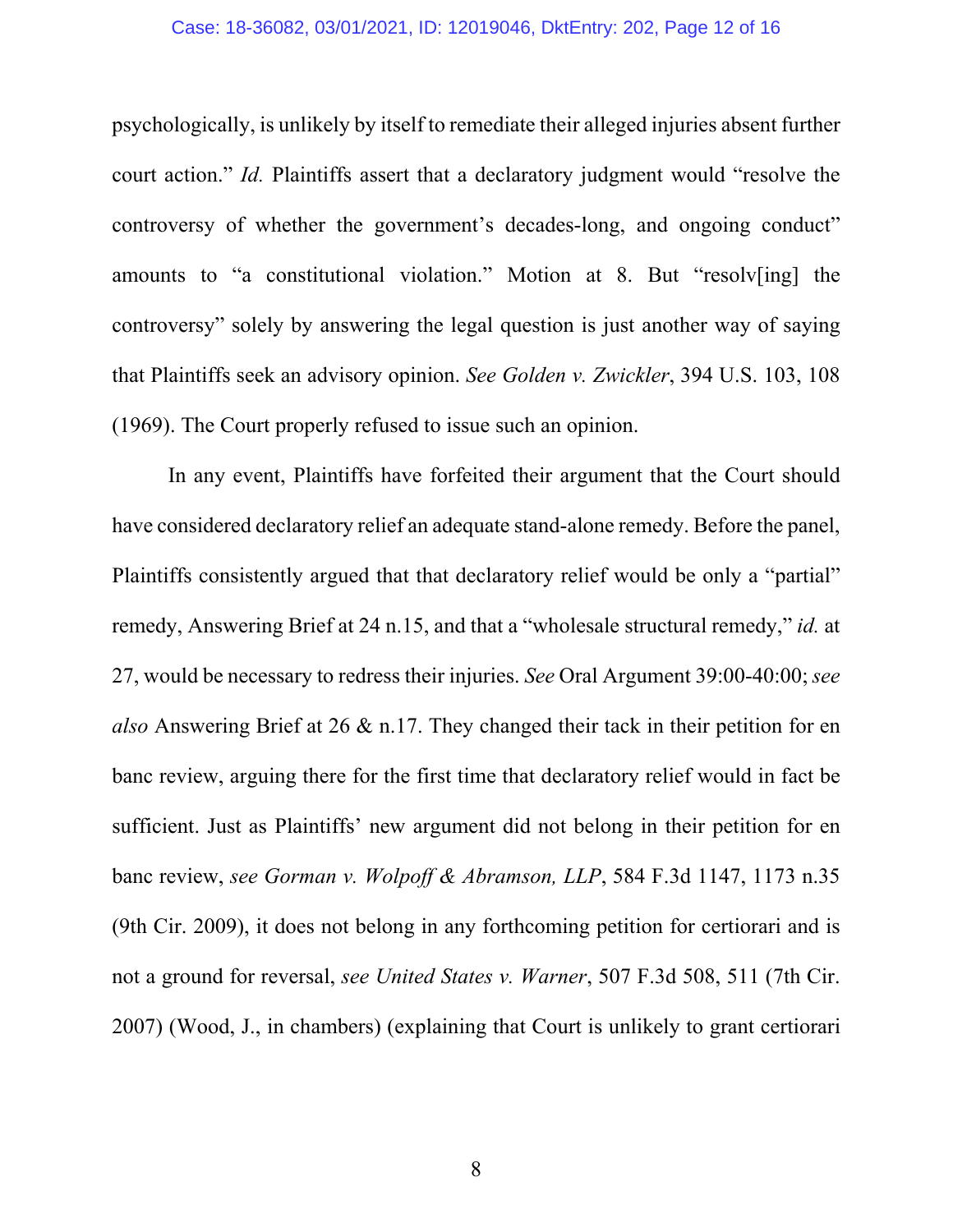#### Case: 18-36082, 03/01/2021, ID: 12019046, DktEntry: 202, Page 13 of 16

or reverse when it would have to "disregard a series of forfeitures" to reach the petitioner's arguments).

*Second*, the Court did not "reject<sup>[]</sup> partial redress of the children's injuries as insufficient for standing." Motion at 11. Instead, it expressed doubt that Plaintiffs' harms are likely to be redressable because even an extreme remedy would not provide meaningful relief. Opinion at 22-25. It then proceeded to assume that even *if* Plaintiffs' requested remedy could redress their harms, Plaintiffs could "not surmount the remaining hurdle—establishing that the specific relief they seek is within the power of an Article III court." *Id.* at 25. Thus, Plaintiffs' characterization of the Court's analysis is simply incorrect.

*Third*, the Court did not err in distinguishing Plaintiffs' requested relief—a "remedial plan of Defendants' own devising," Motion at 17—from "decades of remedial plans . . . ordered and overseen" by courts in the past, *id.* at 16. Instead, it rightly recognized that, unlike the remedial plans cited by Plaintiffs, the remedial plan that they demanded "would necessarily require a host of complex policy decisions entrusted, for better or worse, to the wisdom and discretion of the executive and legislative branches." Opinion at 25. The Court properly held that it lacked the authority to order such unprecedented relief. *Id.* at 29.

*Fourth and finally*, the Court did not "create<sup>[]</sup> a new redressability test infused with the political question analysis" by improperly "extrapolating from" *Rucho v.*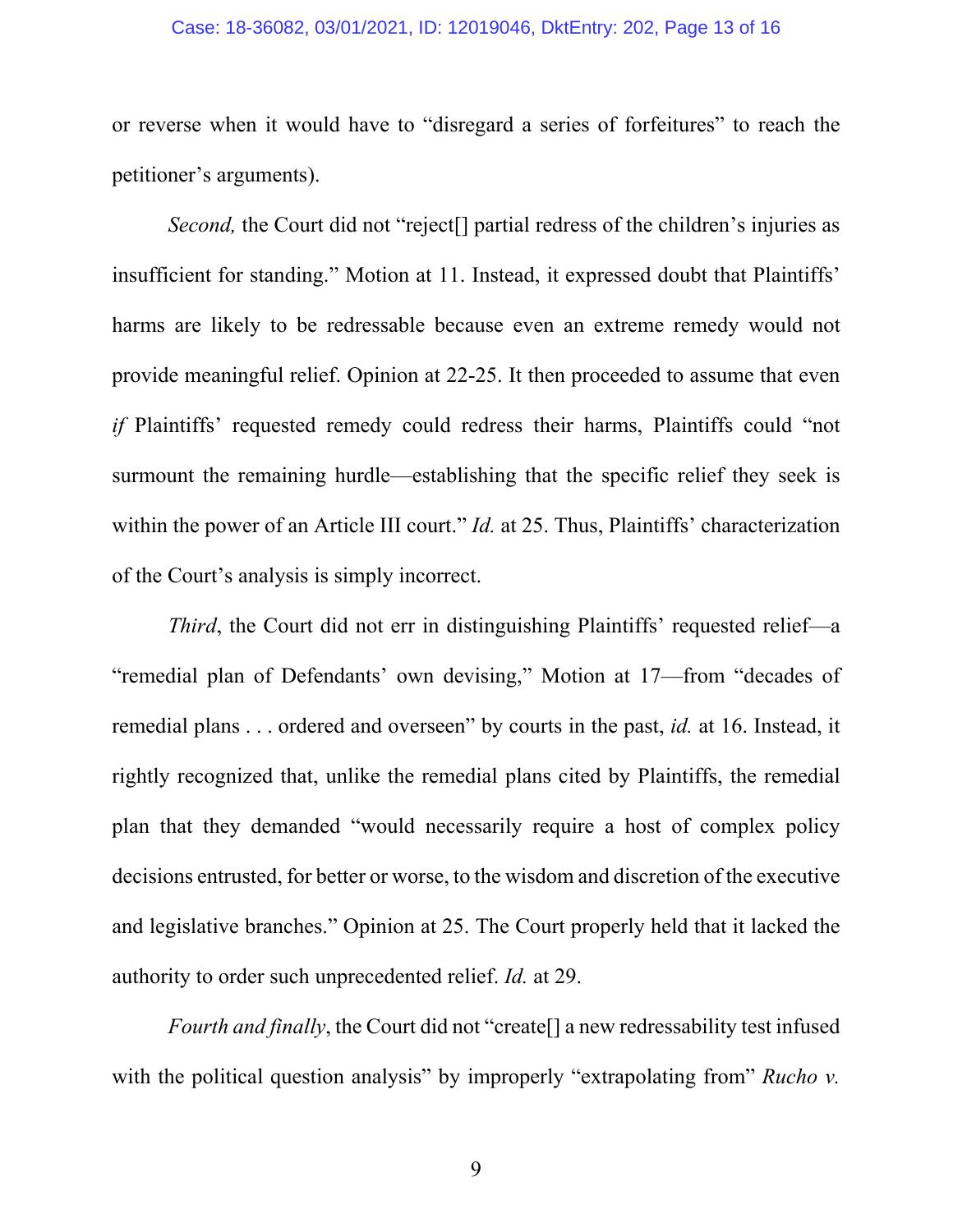*Common Cause*, 139 S. Ct. 2484 (2019), Motion at 17-18. Instead, the Court properly recognized that its redressability analysis touched on the same separationof-powers principles discussed in *Rucho*. There, voters in Maryland and North Carolina challenged their States' congressional districting maps as unconstitutional partisan gerrymanders. 139 S. Ct. at 2491. But the Supreme Court ultimately declined to reach the merits of their claims, holding that "partisan gerrymandering claims present political questions beyond the reach of the federal courts." *Id.* at 2506- 07. Here, as the Court correctly put it, "*Rucho* reaffirmed that redressability questions implicate the separation of powers, noting that federal courts 'have no commission to allocate political power and influence' without standards to guide in the exercise of such authority." Opinion at 28, quoting *Rucho*, 139 S. Ct. at 2506- 07, 2508.

In sum, Plaintiffs have not demonstrated that the Supreme Court is likely to grant their petition for certiorari or to reverse this Court's judgment. Their motion to stay issuance of the mandate should be denied for those reasons as well.

### **CONCLUSION**

 For the foregoing reasons, the motion to stay issuance of the mandate should be denied.

Dated: March 1, 2021.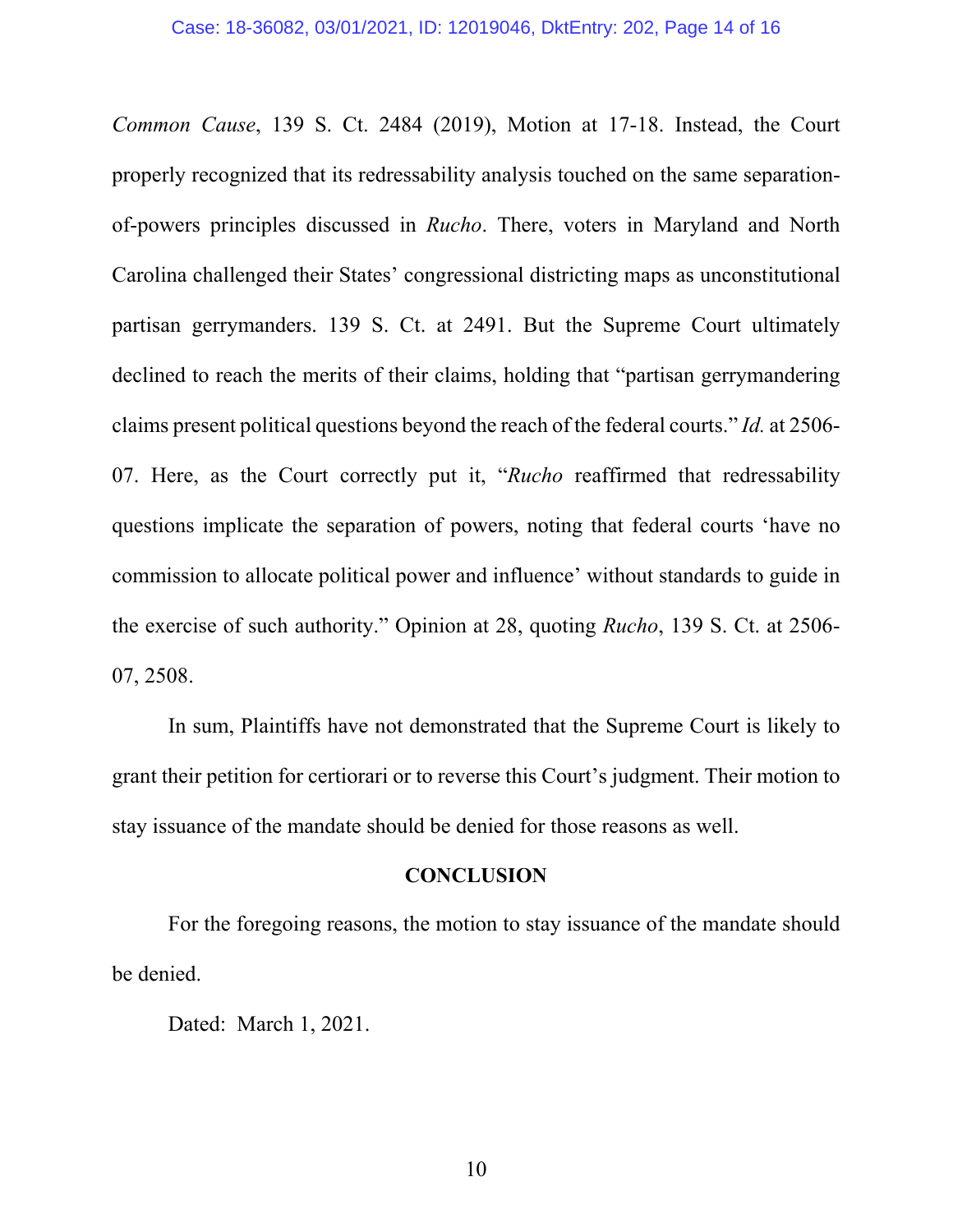Case: 18-36082, 03/01/2021, ID: 12019046, DktEntry: 202, Page 15 of 16

Respectfully submitted,

s/ Sommer H. Engels JEAN E. WILLIAMS Acting Assistant Attorney General

ANDREW C. MERGEN SOMMER H. ENGELS ROBERT J. LUNDMAN Attorneys Environment and Natural Resources Division U.S. Department of Justice Post Office Box 7415 Washington, D.C. 20044 (202) 353-7712 sommer.engels@usdoj.gov

Counsel for Defendants/Appellants